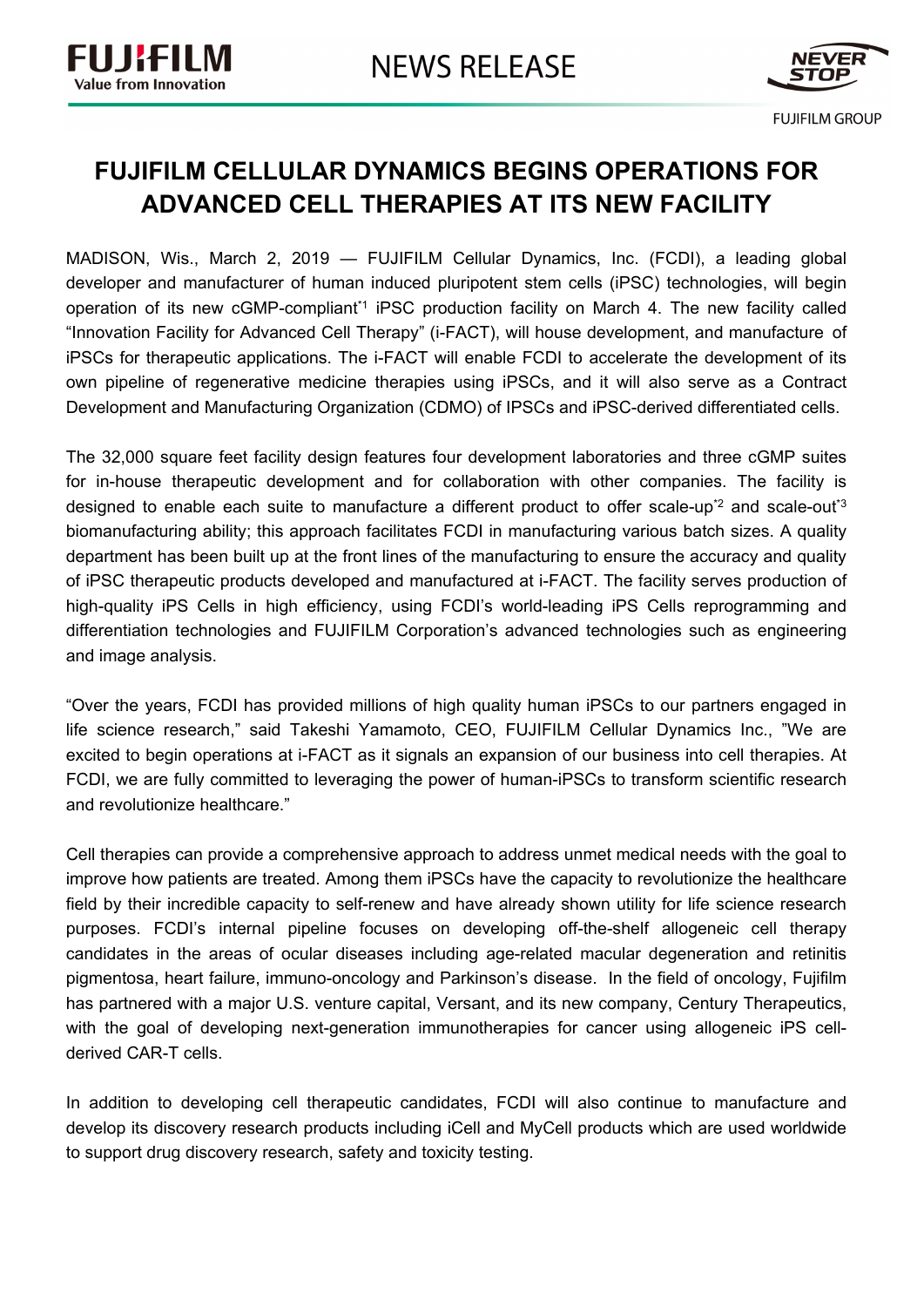i-FACT is the Fujifilm Group's second production site of regenerative medicine therapeutic candidates. Of note, Japan Tissue Engineering Co., Ltd. (J-TEC), part of Fujifilm Group operates a manufacturing facility which developed and marketed Japan's first regenerative medicine product.

Fujifilm is committed to contributing to the establishment of the regenerative medicine industry by tapping into the technologies and combined know-how of Fujifilm and its Group companies including J-TEC, FUJFILM Wako Pure Chemical Corporation and FUJIFILM Irvine Scientific, Inc.

- ※1 "cGMP" stands for "current Good Manufacturing Practice." It refers to the most recent rules and regulations for manufacturing and quality control of pharmaceuticals and quasi-drugs as determined by the US Food and Drug Administration (FDA).
- ※2 "Scale up" refers to making a small-scale model to larger-scale commercial equipment while replicating the effect.
- ※3 "Scale out" refers to increasing the number of manufacturing facilities to increase production capacity.

## **[ Overview of the new production facility ]**

- 1. Name Innovation Facility for Advanced Cell Therapy
- 2. Location Madison, Wisconsin U.S.A.
- 3. Investment amount Approx. 2.5 billion yen (approx. \$21 Million)
- 4. Production Therapeutic iPSCs and iPSC-derived differentiated cells
- 5. Main equipment Large-scale and small-scale culturing equipment, evaluation system for cell quality, etc.
- 6. Total floor area Approx.  $3,000$  m<sup>2</sup> (approx.  $32,300$  square feet)
- 7. Operation March 4, 2020

commencement date

items

## **[ Exterior view of the new production facility "i-FACT" ]**